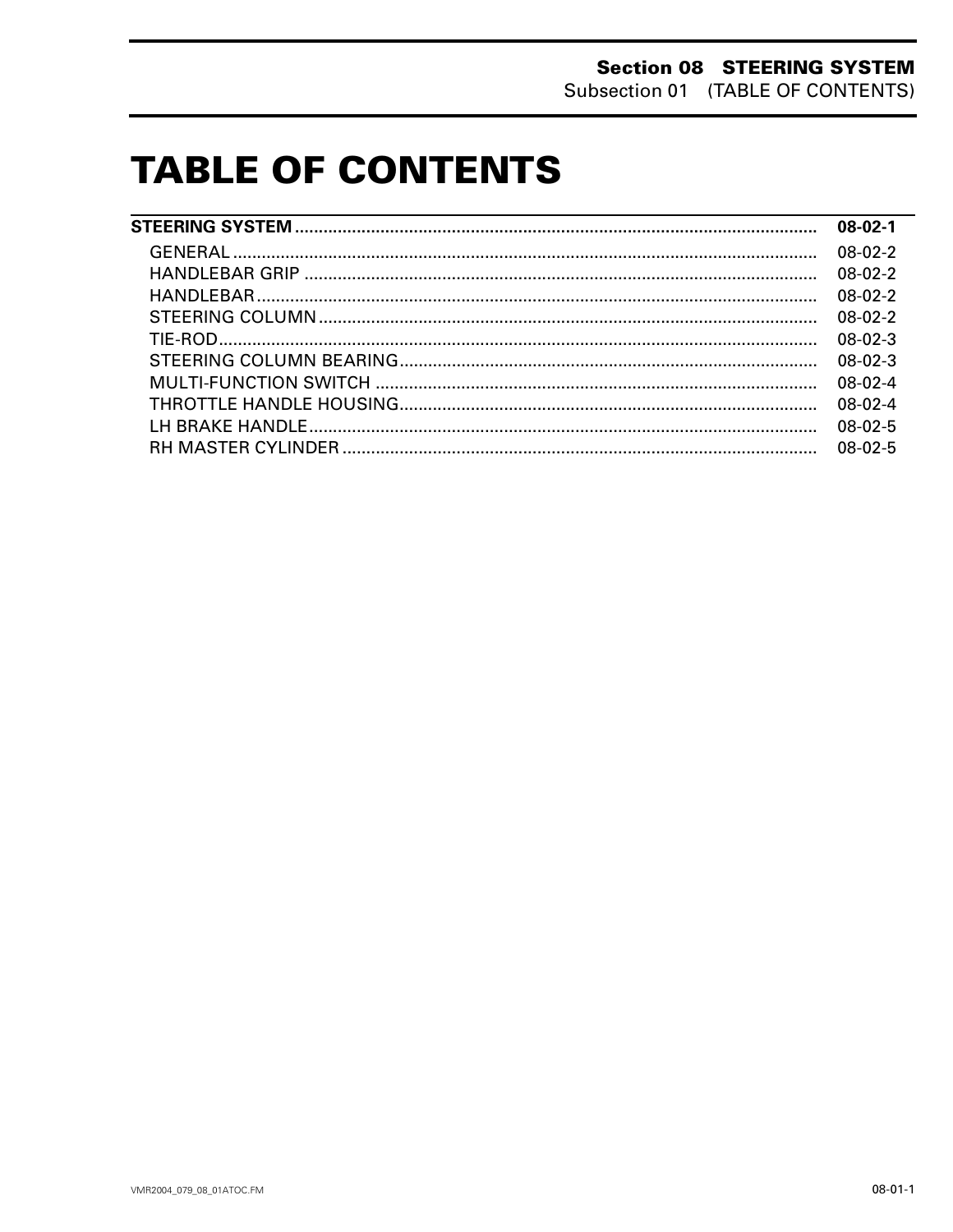#### **Section 08 STEERING SYSTEM** Subsection 02 (STEERING SYSTEM)

# <span id="page-1-0"></span>**STEERING SYSTEM 0**

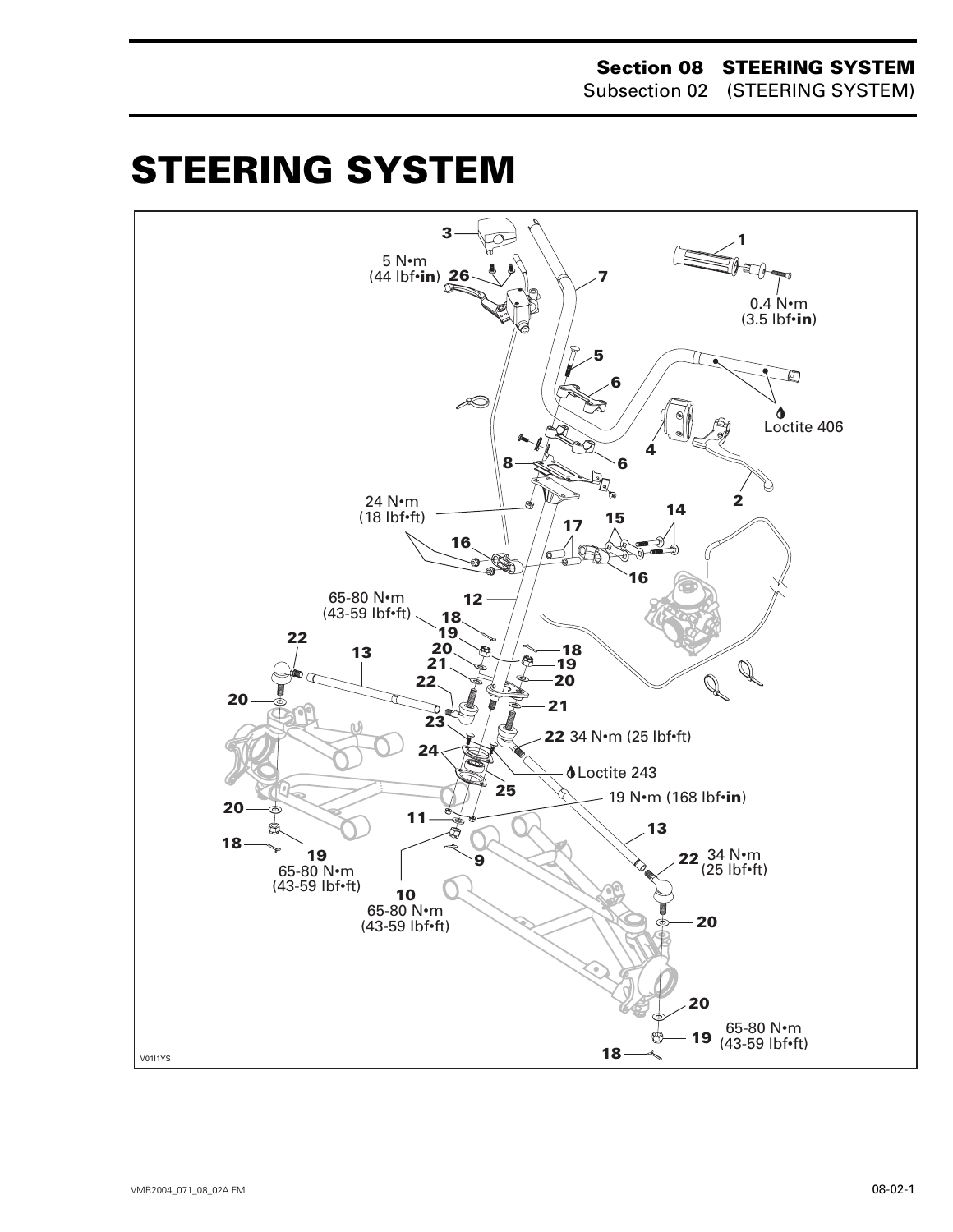## <span id="page-2-0"></span>GENERAL

During assembly/installation, use torque values and service products as in the exploded view. Clean threads before applying threadlocker. Refer to SELF-LOCKING FASTENERS and LOCTITE AP-PLICATION at the beginning of this manual for complete procedure.

### **WARNING**

Torque wrench tightening specifications must strictly be adhered to.

Locking devices (ex.: locking tabs, elastic stop nuts, self-locking fasteners, cotter pin, etc.) must be installed or replaced with new ones where specified. If the efficiency of a locking device is impaired, it must be renewed.

# HANDLEBAR GRIP

### Removal

Remove:

- grip screw and end piece
- cut grip using a knife for removal.

### Installation

Remove all rubber residues of the old grip and glue from handlebar.

Clean the handlebar with parts cleaner or alcohol to remove any greasy matter on it.

Install handlebar grip using compressed air.

Install Smoothflow™ tapered tip on Loctite 406 glue bottle.

Lift grip edge using a metal tool and inject Loctite 406 (about 4 spots per end).

NOTE: Loctite 406 dries quickly. Do not apply loctite 406 before installing grip.

Apply pressure on the grip for approximately 30 seconds to set the glue.

Install end piece and grip screw. Torque grip screw to 0.4 N•m (3.5 lbf•**in**).

# HANDI FRAR

#### Removal

Remove:

- steering cover (refer to BODY)
- handlebar grips no. 1 as described above
- brake handle no. 2 and master cylinder (see below in this subsection)
- throttle handle housing no. 3 and multi-function switch no. 4 (see below in this subsection)
- steering clamp mounting bolts no. 5 and steering clamp no. 6
- handlebar no. 7.

NOTE: On applicable models, remove the hand protector and windshield. Refer to BODY.

### Inspection

Inspect the handlebar for damage, cracks or bending, replace if any problems is detected.

#### Installation

For the installation, reverse the removal procedure. Torque front steering clamps nuts first, then rear nuts.

### STEERING COLUMN

### Removal

Remove:

- front fender and steering cover (refer to BODY)
- steering clamp mounting bolts no. 5, steering clamp no. 6, handlebar no. 7 and steering cover support no. 8
- cotter pin no. 9, castellated nut no. 10 and flat washer no. 11 from bottom end of steering column no. 12.

Unfasten tie-rods no. 13 from steering column. Refer to TIE-ROD.

Remove half housing bolts no. 14, stopper plates no. 15, half housings no. 16 and housing bushings no. 17.

Pull steering column.

#### Inspection

Inspect steering column for damage, cracks or bending, replace if any problems is detected.

### Installation

For the installation, reverse the removal procedure.

Install a new cotter pin. Separate both halves of cotter pin. Fold them against a different nut flat.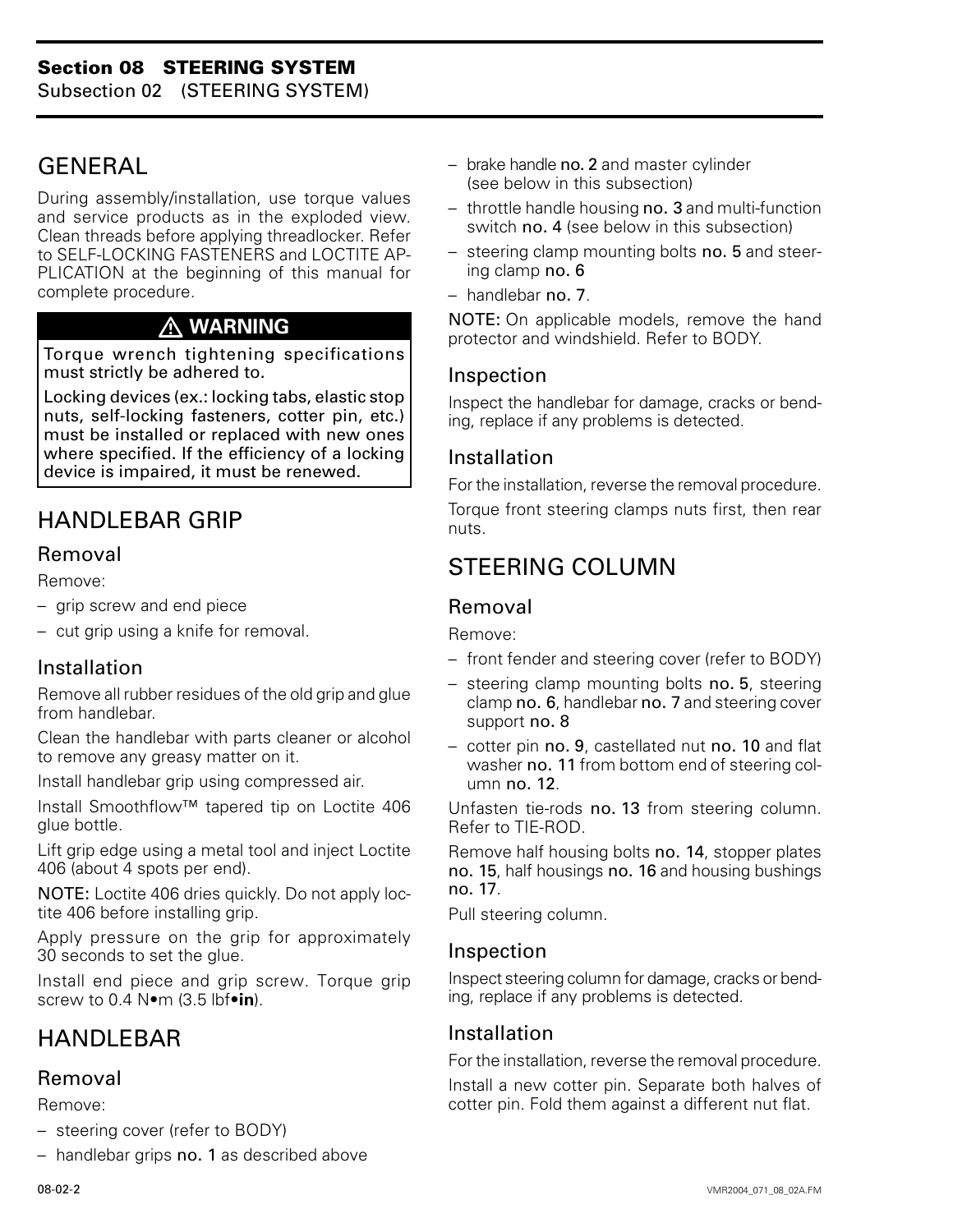# <span id="page-3-0"></span>TIE-ROD

### Removal

Place the vehicle on jack stands and remove front wheel(s).

Remove cotter pins no. 18, castellated nuts no. 19, hardened washers no. 20 and flat washer no. 21.

### Inspection

Inspect ball joint ends for wear or looseness, if excessive, replace.

### Installation

For the installation, reverse the removal procedure. Pay attention to the following details.

At the time of reinstallation or of the new tie-rod(s) installation, screw threaded end of tie-rod into ball joint. The maximum length for tie-rod groove to ball joint end must be the value A in the following chart:



| MODEL |                         |                  |                   |
|-------|-------------------------|------------------|-------------------|
|       | mm                      | $20 \pm 5$       | $311 \pm 1$       |
|       | $\overline{\mathsf{I}}$ | $25/32 \pm 3/16$ | $12-1/4 \pm 1/32$ |

Torque the ball joint lock nut no. 22 to 34 N•m  $(25$  lbf $\bullet$ ft).

Torque ball joint nuts no. 19 to 65 - 80 N•m (48 - 59 lbf•ft).

Install new cotter pins. Separate both halves of cotter pin. Fold them against a different nut flat.

### Toe Adjustment

Place vehicle on level surface.

Check that handlebar is straight.

Use a long rule and check if the rear and front wheels are aligned.

Adjust alignment with tie-rod.

Adjust total toe-out to 8 mm  $\pm$  4 mm (.315 in  $\pm$ .157 in).

# STEERING COLUMN BEARING

### Removal

Place vehicle on jack stands and remove front wheels.

Remove front fender. Refer to BODY.

Separate tie-rods no. 13 from steering column no. 12. Refer to TIE-ROD.

Remove cotter pin no. 9, castellated nut no. 10 and flat washer no. 11 from bottom end of steering column no. 12.

Pull up steering column.

Remove carriage bolts no. 23 and bearing flanges no. 24.

Remove bearing no. 25.

### Installation

For installation, reverse the removal procedure. Pay attention to the following details.

Assemble bearing to bearing flanges. Flange collars of bearing flange must be facing outward.

NOTE: Install both bearing flanges on top of frame support.

Install carriage bolts no. 23, apply Loctite 243 on threads.



*BOTH BEARING FLANGES AND BEARING ON TOP OF FRAME 1. Flange collar 2. Bearing*

Install a new cotter pin. Separate both halves of cotter pin. Fold them against a different nut flat.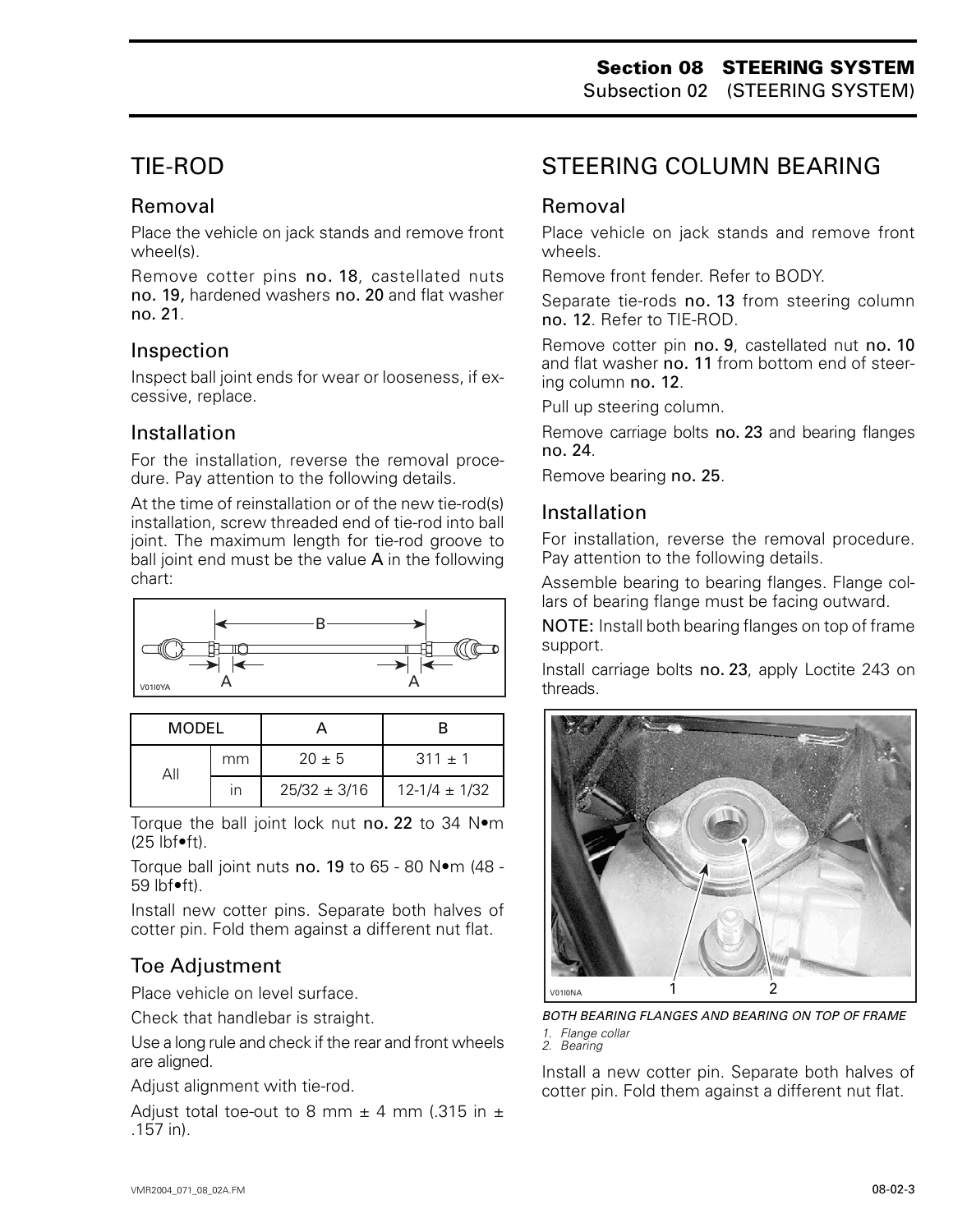<span id="page-4-0"></span>Subsection 02 (STEERING SYSTEM)

### MULTI-FUNCTION SWITCH

#### Test

Refer to INSTRUMENTS AND ACCESSORIES for Hi-Lo Beam button.

Refer to STARTING SYSTEM for engine stop switch and start button.

### Removal

Remove the two screws.



*1. Screws*

Separate multi-function switch no. 4 from handlebar no. 7.

Remove steering cover. Refer to BODY.

Unplug multi-function switch connector. The connector is located under steering cover.



*UNDER STEERING COVER*

*1. Multi-function switch connector*

### Installation

For installation, reverse the removal procedure.

# THROTTLE HANDLE HOUSING

### Removal

Remove screws no. 26.



*1. Screws*

Separate throttle handle housing no. 3 from handlebar no. 7.

Remove throttle cable housing from throttle handle housing.



*1. Throttle handle housing*

- *2. Throttle cable housing*
- *3. Throttle cable barrel*
- *4. Lever slot*

Slide cable in lever slot and remove the cable barrel from the lever.